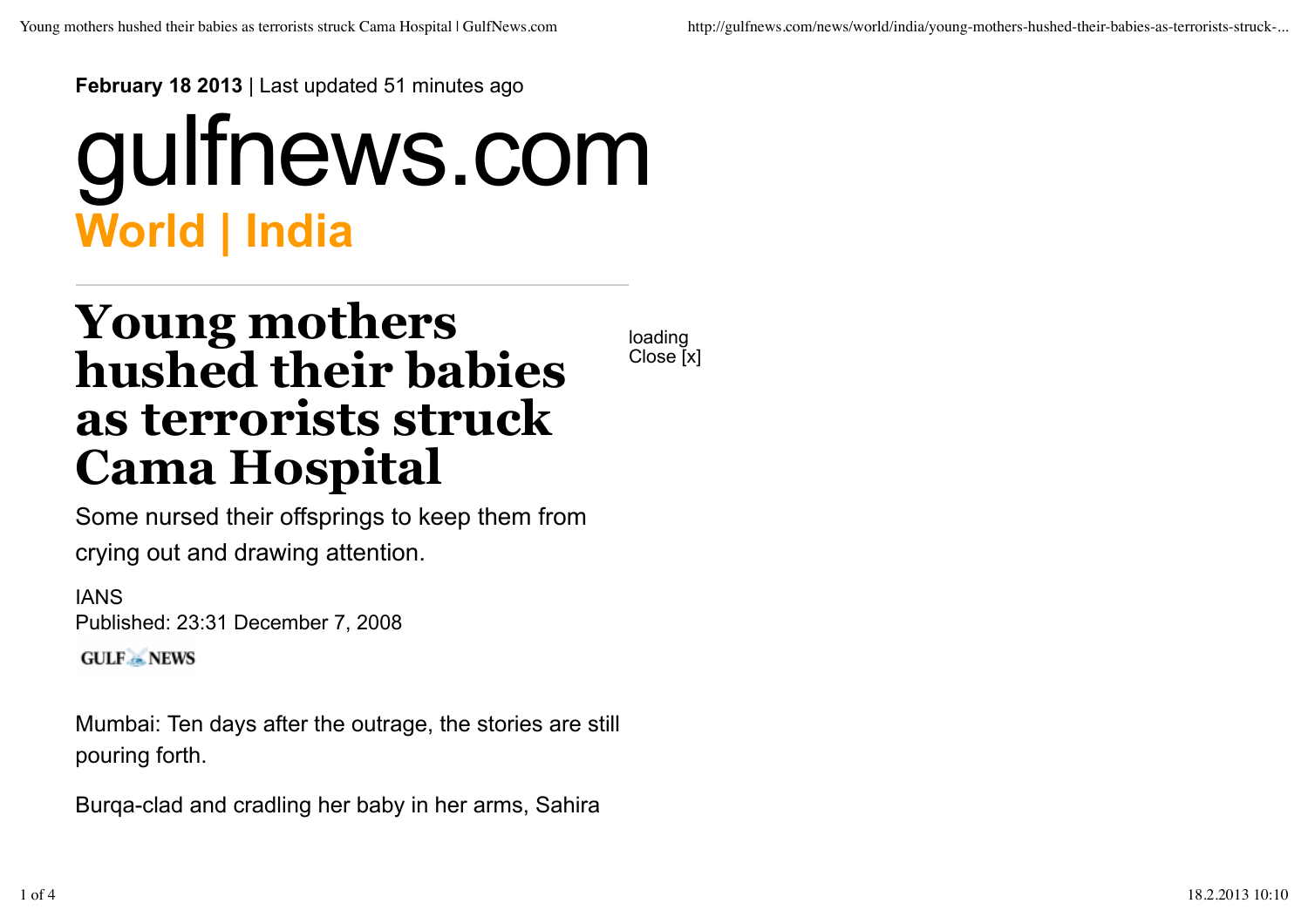Young mothers hushed their babies as terrorists struck Cama Hospital | GulfNews.com http://gulfnews.com/news/world/india/young-mothers-hushed-their-babies-as-terrorists-struck-...

Shaikh walked out of the quiet premises of the Cama hospital Saturday, recalling with chilling horror how on November 26 she, like many young mothers, had to keep nursing her baby to prevent him from crying as terrorists struck.

"I was admitted to the hospital just a day before the incident took place. I had developed some complications after my delivery, but after what we went through that night, my only aim was to get out of this place alive with my baby," Sahira told IANS.

She was back at the hospital for a check-up, but the place now resembles a fortress with more security personnel visible than doctors and patients.

But Sahira still shudders at the nightmarish happenings of November 26 night.

Admitted to the charitable hospital November 25, Sahira was taking a nap on that fateful Wednesday with her baby by her side when she heard a lot of commotion outside.

## **Related Links**

India admits security lapses Companies review security after attacks Gunmen may have escaped commandos Chidambaram admits 'security lapses' in attacks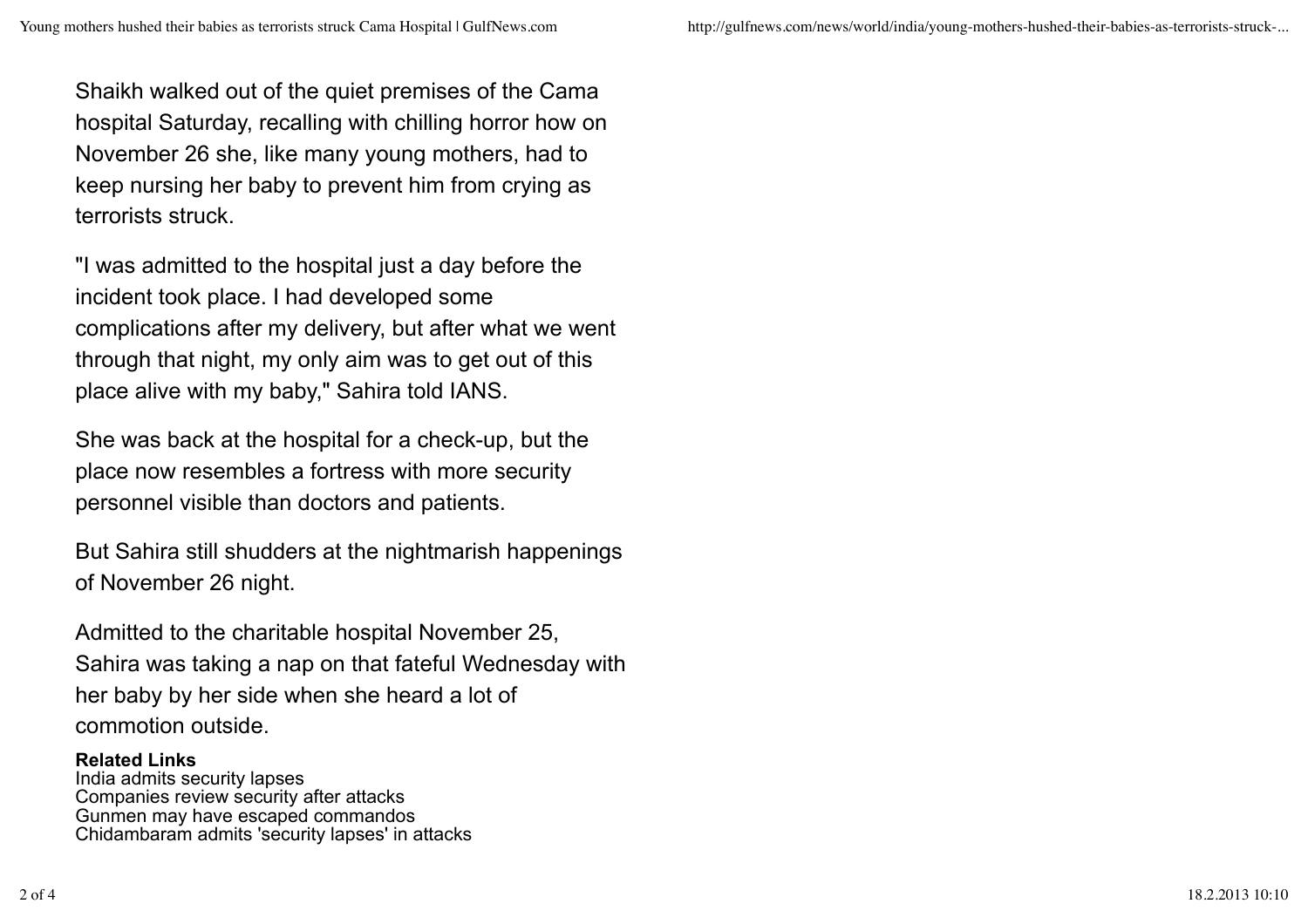## **Nightmare**

"Suddenly the nurse ran in and told us that there was some shooting outside. She shut the door, drew the curtains and switched off the lights. In order to keep the babies from crying, she advised us to breast-feed them," she said.

"At that point of time, all I could think was how to save my child who is not even a month old," she said.

The nightmare - a memory that women like Sahira will probably never forget - lasted for more than five hours, till it was declared that the terrorists were no longer in the hospital building.

According to one of the nurses, most of the young mothers in the hospital November 26 chose to be discharged the next morning, despite doctors advising some of them against it.

Kalyani Dev, whose friend Mariam underwent a caesarean that morning, said: "Thankfully Mariam's mother decided to stay with her that night and she had some kind of support."

"Scared and in pain, she was immediately brought back